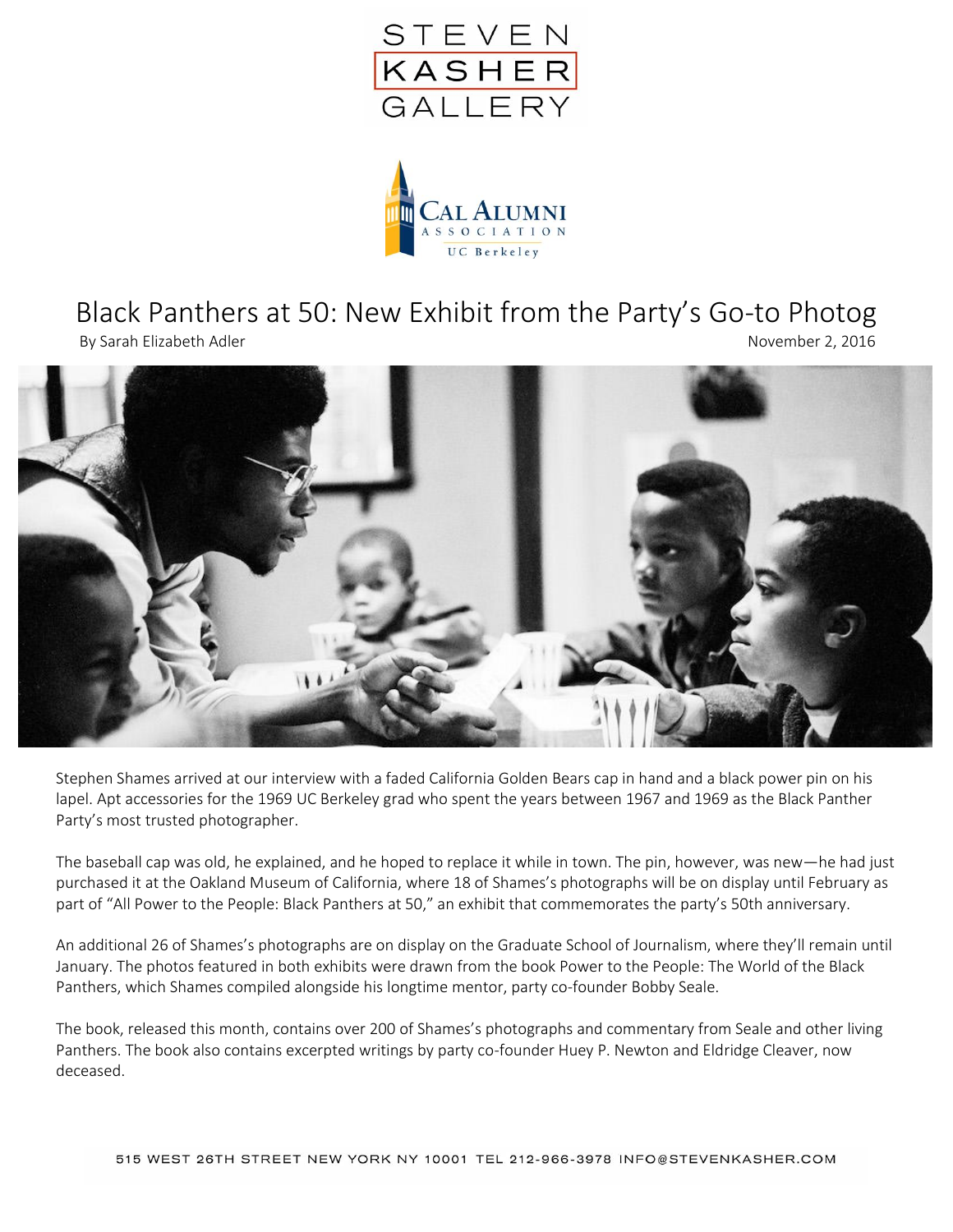

"This book is a photo book and an oral history," says Shames. "I'm not portraying it as a scholarly piece of work." Rather, Shames hopes that the book's text and photos will serve as a record of what Party members were thinking and feeling at the time. Readers, he says, "can judge for themselves."

Shames was introduced to the Black Panthers in 1967, while he was still an undergraduate. At an anti-Vietnam War rally in San Francisco, Shames was captivated by two men selling copies of Chairman Mao's Little Red Book, a communist text first distributed during China's cultural revolution that later became popular with stateside radicals.

"I didn't know who they were," he says. "But they had such a powerful presence. So I snapped one shot."

That photograph of the men, who turned out to be Seale and Newton, was taken with Shames's first camera, a Pentax he'd recently purchased. It is, of course, included in the book.

Shames continued to encounter the group on campus, and eventually developed a friendship with Seale, who became his mentor. "I became very active with the Panthers under the tutelage of Bobby Seale," Shames says. "He taught me a lot and got me really involved with the community."

At the time, the campus was a hotbed of political activity, and, early on, Shames took on a more front-and-center role: he served as a monitor at peace marches and was elected to the Associated Students of the University of California (ASUC) senate as part of a progressive slate. Soon, though, he found that he was most comfortable behind the lens. "I decided I was going to be the artist of the revolution," he says.

Shames says that he owes his photographic education to the services offered by the ASUC photo lab and art studio. He quickly ditched his Pentax for a Leica, and, later, a Canon camera. During the campus strikes of 1968, he rarely attended class. Instead, he found himself photographing campus activities almost every day, both for progressive publications like the Black Panther Party newspaper and the Berkeley Barb, and for mainstream publications like the Associated Press, The New York Times, and Newsweek.

Despite his burgeoning professional career, his working relationship with the Panthers was successful in large part because it was personal. "The Panthers and Bobby considered me someone they trusted," he says. "So they let me go into the office and behind the scenes, which they really didn't let anybody else do."

According to Shames, the sort of photos that populate the book, such as one that shows Huey Newton holding a Bob Dylan record in his apartment, or a photograph of a Panther helping a senior at the supermarket, weren't circulated widely at the time.

"The mainstream media and even the radical media tended to do the more militant images," he says. For Shames, compiling the book offered him a chance to look through his archives and select images based on artistic merit—not just newsworthiness.

"I was looking at stuff I hadn't looked at in 40 or 50 years," he says. "I wanted to look at everything." Shames estimates that, of the more than 200 photographs in the book, about half have never been published before.

Shames also hopes that the photographs shed light on some of the Panthers' lesser-known community programs, like the charter school, free community health clinics, and senior assistance services, which Shames says are too often